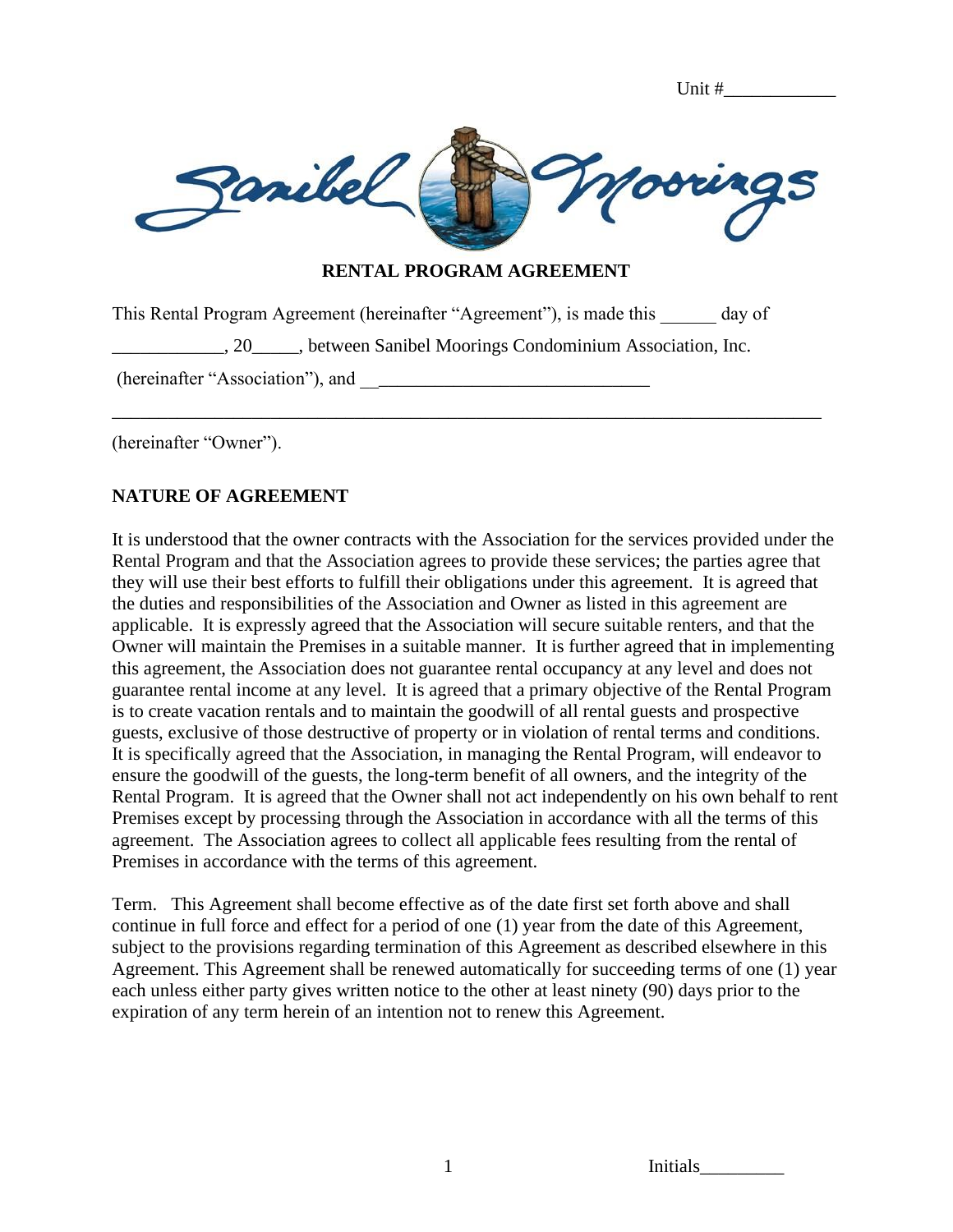# **DUTIES AND RESPONSIBILITIES OF ASSOCIATION & OWNER**

- 1. Rental Rates: The Association, through the actions of the Board, will determine all rental rates and will adjust those rates as required to conform to competing conditions, actual rental experience, and to maximize rental income for all participants in the program. Owners are encouraged to participate by submitting their comments or suggestions to the Association.
- 2. Accounting: The Association will provide the Owner with a monthly accounting of all expenses and income associated with the Owner's participation in the program. This accounting will be a combined monthly statement that will include all credits and debits that have accrued, whether or not associated with the Rental Program. The Association will make payments to Owner of any net income owed on or about the  $5<sup>th</sup>$  of the month following the end of each calendar month, the payment for such amount to be issued to Owner through a bank account as specified by Owner. In the case where the net amount is owed to the Association, the bank account specified by Owner will be debited on or about the  $20<sup>th</sup>$  day of each month.
- 3. Owner must make payment in accordance with the Condominium Documents' requirements for payment of monthly Condominium fees including any late charges. The Association is authorized to deduct unpaid property and Rental Program expenses, including the Owner's fair share of common rental expenses (on a cost/benefit basis as determined by the expense recovery method) from rent payments due the Owner.
- 4. No Guarantees or Warranty of Income. The Association makes no representation, guarantee, warranty, or otherwise, whether express or implied, regarding income potential, profitability, occupancy, or profitability regarding, relating, or pertaining to any revenue Owner might anticipate realizing by placing the Premises in the Association's Rental Program pursuant to this Agreement.
- 5. Maintenance and Furnishings:
	- a) The Association shall perform, at Owner's expense, such routine maintenance services which are, in the sole discretion of Association, necessary to keep the Premises suitable for rental use. Such routine maintenance shall include, without limitation, tasks that are normally performed by property management and other semi-skilled personnel. Owner authorizes the Association, its agents, and employees to enter the Premises to perform such routine maintenance services. Association shall undertake such services and improvements and invoice Owner for the associated costs.
	- b) If Association determines in its sole discretion that the Premises requires maintenance services and/or materials that require skilled labor, trades people or subcontractors, then the Association shall undertake such services and bill Owner for the associated costs.
	- c) Except for emergency repairs as provided in Section 5(d), the Association shall notify owner before commencing any chargeable services in excess of Two Hundred and Fifty Dollars (\$250.00) for any one service. Owner understands and agrees that all decisions

2 Initials\_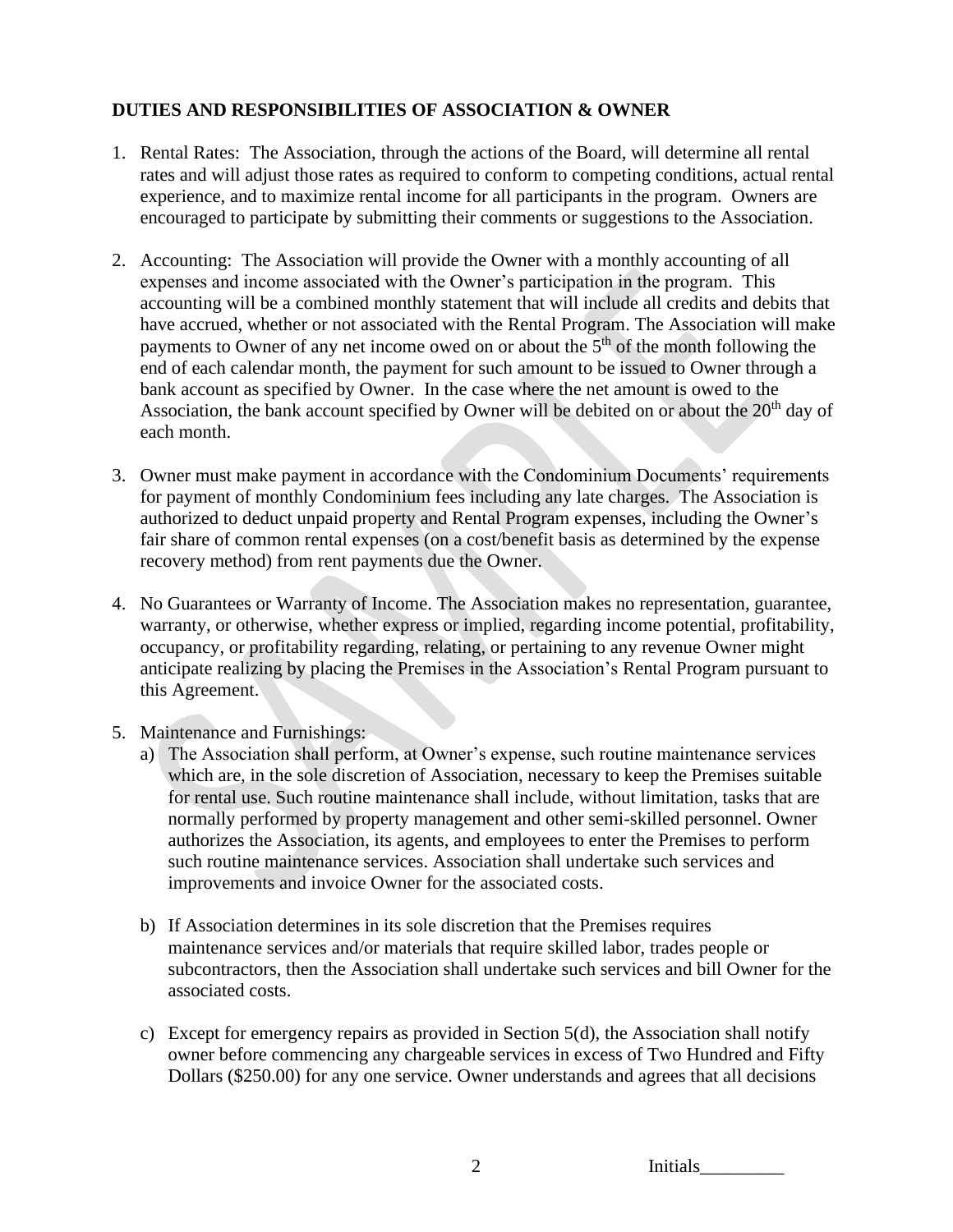made by the Association shall be final and binding and that the Association is authorized to deduct these amounts from rent payments due and payable to Owner.

- d) Owner hereby authorizes the Association, its agents, and employees, to enter the Premises to perform emergency maintenance or repair work should the Association discover an emergency condition in the Premises which, in the Association's sole discretion, requires immediate attention in order to prevent further damage to the Premises, other premises, or the common elements. Emergency maintenance or repair work shall be performed without notice to Owner, if Owner cannot be reached.
- e) To maintain the Premises in good rental condition, the Association will, at its sole discretion, replace missing houseware items, have carpets cleaned, floors waxed, windows washed, and other such tasks performed as required, and will invoice the cost of such services to the Owner.
- 6. Premise standards:
	- a) Inventory, Survey and Inspection: The Association will conduct an inventory of all major furnishings and equipment and a survey of the general condition of the unit annually (and more frequently if determined necessary). The Association will conduct periodic inspections to ensure that all appliances, electrical, and plumbing systems are in proper working order. The Association will promptly notify the Owner of any deficiencies for which the Association requires or advises correction.
	- b) Prior to the acceptance of the Premises in the Rental Program, and thereafter during the term of the Agreement, the Premises shall be in compliance with the standards established from time to time by the Association for the furnishing, equipping, safety and operation of the Premises in the Rental Program and in compliance with this Agreement (the "Minimum Property Standards" under attached Schedule A). The established minimum standards will be evaluated and updated on an annual basis, or when deemed appropriate by the Association. Compliance with this Section shall be the Owner's responsibility, shall be at Owner's sole cost and expense, and shall at all times be a condition to maintaining the Premises in the Rental Program.
	- c) Owner Premises with deficiencies as determined by the Association will receive a notice providing Owner 45 days to correct the deficiency or submit a plan to correct the deficiency that is considered satisfactory to the Association.
	- d) If, after the expiration of 45 days, there has been no correction or satisfactory response, a final notice of deficient condition will be sent, removing the Premises from the Rental Program.
	- e) All decisions regarding the removal of units from the Rental Program shall be made by the General Manager and shall be final, except where there is a difference of rule interpretation, in which case the Owner may petition the Board of Directors with a specific documented request for review. Such petition must be submitted within 30 days of the final notice of deficient condition. The decision of the Board of Directors with regard to the interpretation of the rule shall be final.

3 Initials\_\_\_\_\_\_\_\_\_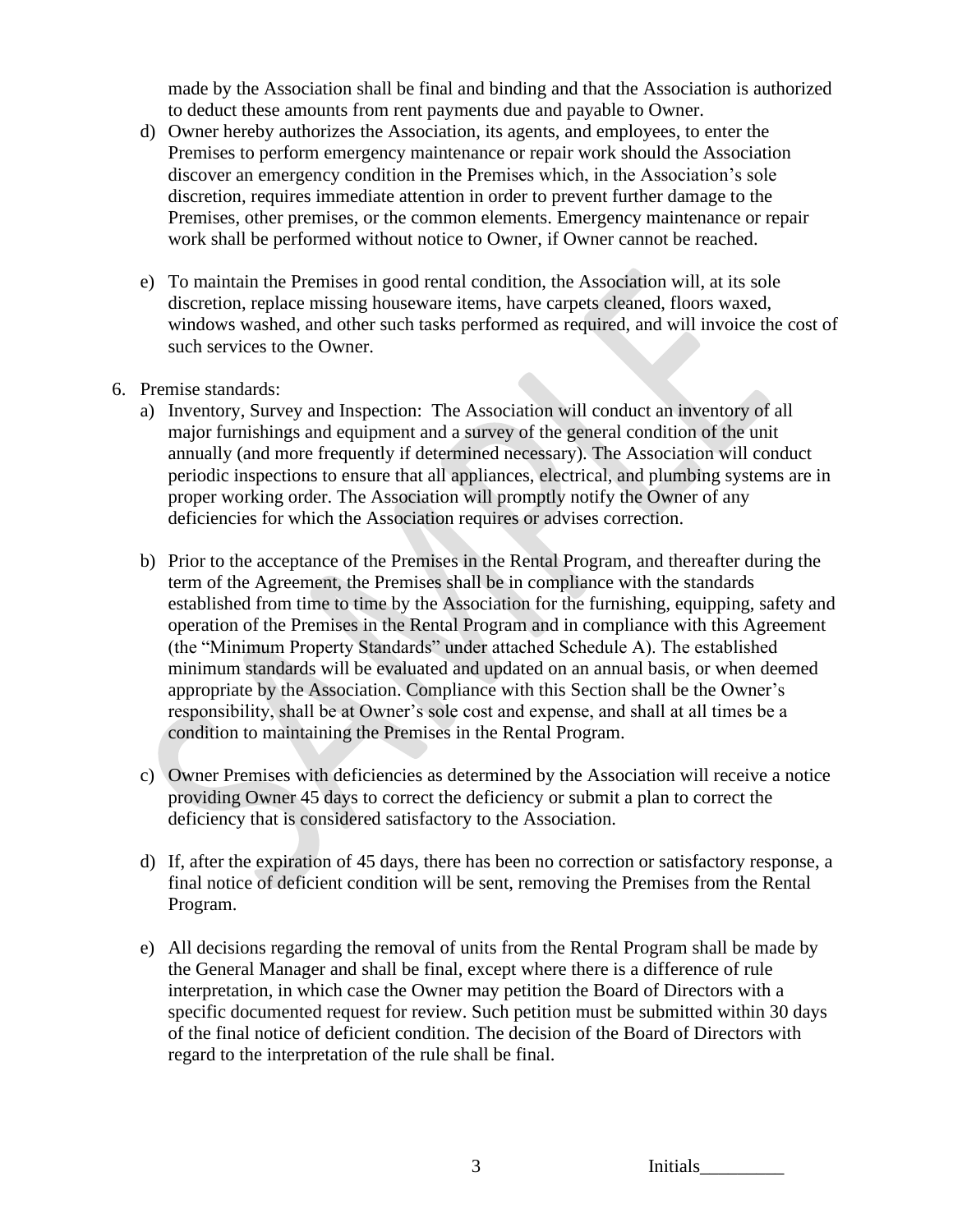- f) The Association shall clean units participating in the Rental Program, as well as arrange for annual deep cleaning of such units, and will invoice the cost of such services to the Owner.
- 7. Marketing: The Association will manage on behalf of the Owner and the Association a full range of services to attract potential renters and arrange for their comfort and convenience. These services shall include, but shall not be limited to, publishing and advertising of promotional material, administration of marketing and media programs, and the solicitation of referrals from tour planners, travel agents, travel writers, meeting planners, etc. The Association reserves the right to offer discounts, promotions, and other incentives to attract potential renters.
- 8. Collection of Rent: The Association agrees to collect, demand, sue for relief and receipt of any and all rent and other charges which may, at any time, be or become due in connection with the rental of the Premises. Collection of rental charges shall be the responsibility of the Association. The Association will not be responsible for payment to owner of uncollectable rents when all legal recourse has failed.
- 9. Rental Agent: Owner appoints the Association as sole rental agent for the Premises. (See section on joint responsibilities concerning Owner usage, complimentary usage, and Ownergenerated rentals).
- 10. Expense Recovery: Owner understands that there are substantial costs associated with the operation of the Rental Program and voluntarily agrees to pay the Owner's fair share of those expenses (on a cost/benefit basis as determined by the expense recovery method) and authorizes the Association to deduct said fair share at the end of each month.
- 11. Furnishings and equipment: Owner understands the need for all units to conform to a certain standard concerning furnishings, decorations, accessories, and other items. Owner agrees that the "Sanibel Moorings Unit Standards Manual" shall be the criterion for conformity and authorizes procedures under paragraphs 5 and 6 in regard to the Owner's Premises.
- 12. Insurance: Owner covenants and agrees to at all times to maintain in full force and effect comprehensive bodily injury and property damage liability insurance with a minimum limit of Five Hundred Thousand Dollars (\$500,000.00) per occurrence, and to cause the Association to be named as an additional insured thereunder. All insurance shall be with a financially sound and reputable insurance company qualified to do business in the State of Florida. In addition, such policies shall provide that the Association shall be entitled to receive not less than thirty (30) days' notice of any cancellation of such policies or reductions in the amount or scope of coverage. Such insurance shall cover all property damage, personal injury or death arising from or connected with the use of the Premises by Owner and renters and their family members, guests, invitees, and permittees. Owner agrees that the applicable insurance policy shall provide that Owner's insurance shall at all times be primary, regardless of whether or not the Association has any collectible insurance. Owner shall provide to the Association promptly, upon request, a true, correct, and complete copy of the insurance policy (with all endorsements) and certificates of insurance maintained by the Owner pursuant hereto. Owner acknowledges that the minimum coverage limits of any policy may be increased from time to time as determined by the Association, in its sole discretion.

4 Initials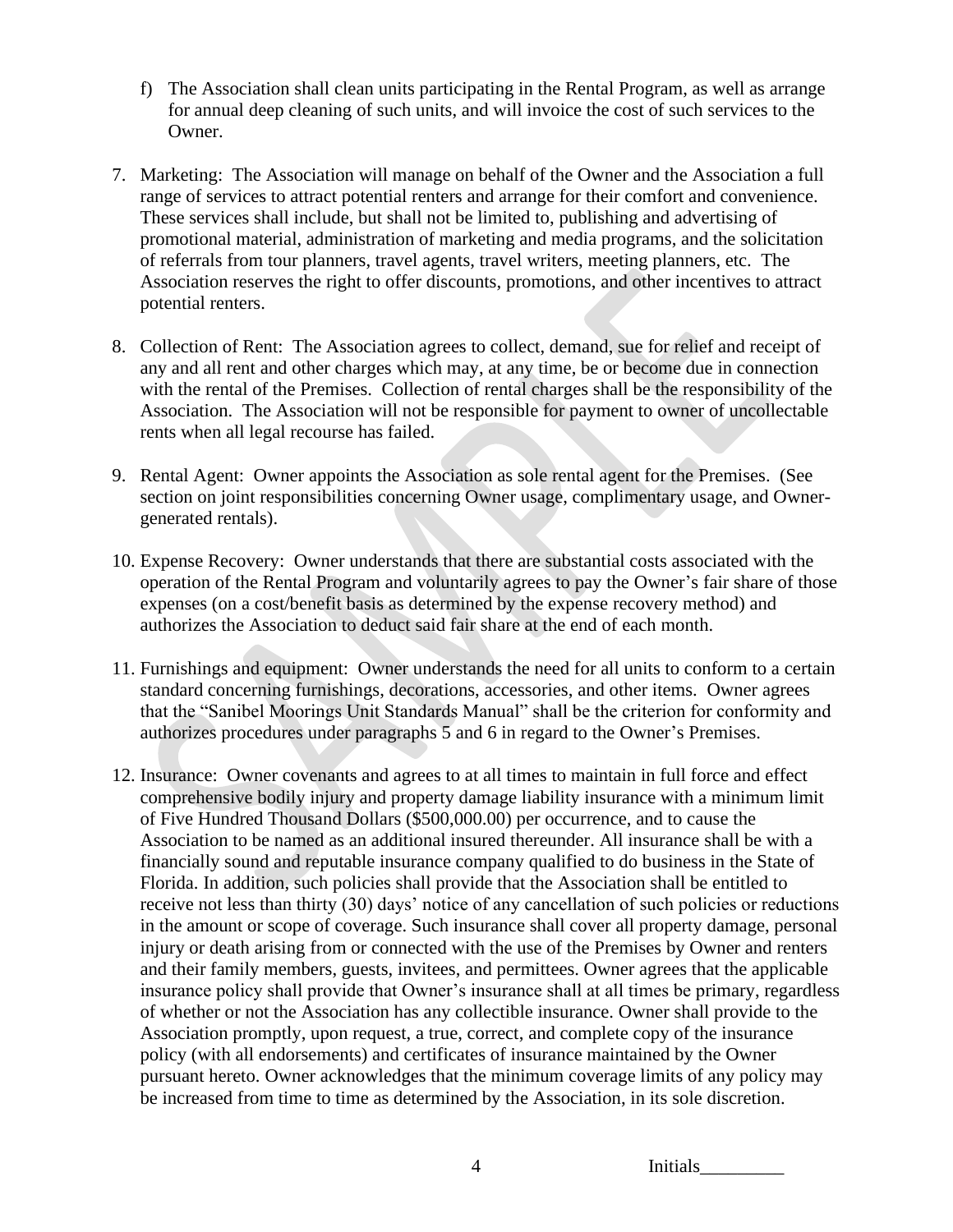Owner understands and agrees that Owner's insurance coverage in no way limits the Association's right of indemnification under this Agreement. Owner shall notify the Association immediately of any incident, to Owner's knowledge, which might give rise to a liability claim.

### 13. Insurance - Continued:

The Association shall not be liable for any damage to or destruction of Owner's or renter's property, including but not limited to, goods, equipment, fixtures, inventory, or any other property used or retained by Owner or renters. Owner further understands that the Association does not carry any insurance for Owner's loss of rental income due to any event that would make the Premises not habitable or fit for rental purposes, and that Owner is responsible for procuring such insurance if desired.

### 14. Payment of utilities:

- a) Owner shall fully and promptly pay for all electric service and any other public utilities, and all costs and expenses in connection with the use, operation, and maintenance of his individual Premises and all activities conducted thereon, and the Association shall have no responsibility of any kind for any of the above-mentioned costs or expenses.
- b) Owner agrees that the Association may pay delinquent utility bills to avoid interruption of service and to maintain the primary objective of the Rental Program. Owner further agrees that, in such instances, the Association will assess the Owner's account for the delinquency and a 10% surcharge.
- 15. Taxes, licenses and assessments: Owner shall be required to timely comply with any and all directives or other requirements imposed by all Federal, State and local government bodies or agencies and complete and keep current all licenses, applications or filings required or imposed by any governmental body or agency as well as promptly pay all taxes (including ad valorem real estate taxes , all sales, use and/or bed taxes ), assessments, rates, charges, license fees, municipal liens, levies, excises, or imposition of every name, nature, and kind whatsoever, including all governmental charges that may be levied, assessed, charged, or imposed on the Premises.
- 16. Managing systems: Owner understands that the Association may determine the need for the installation of, adjustments to and/or replacement of various systems, including but not limited to, lock and energy management systems, in conjunction with the Association's use of the Premises. Owner expressly authorizes the Association to implement, at Owner's expense, any and all such installations, adjustments, and/or replacements as deemed necessary by the Association to use the Premises as a rental accommodation unit. To the extent practicable, the Association shall provide prior notification of such action to the Owner.
- 17. Communications and correspondence: Owner understands that he cannot rely on verbal or telephone instructions to the Association regarding reservations, maintenance, etc. except where such requests are confirmed in writing by the Owner and acknowledged by the Association.

5 Initials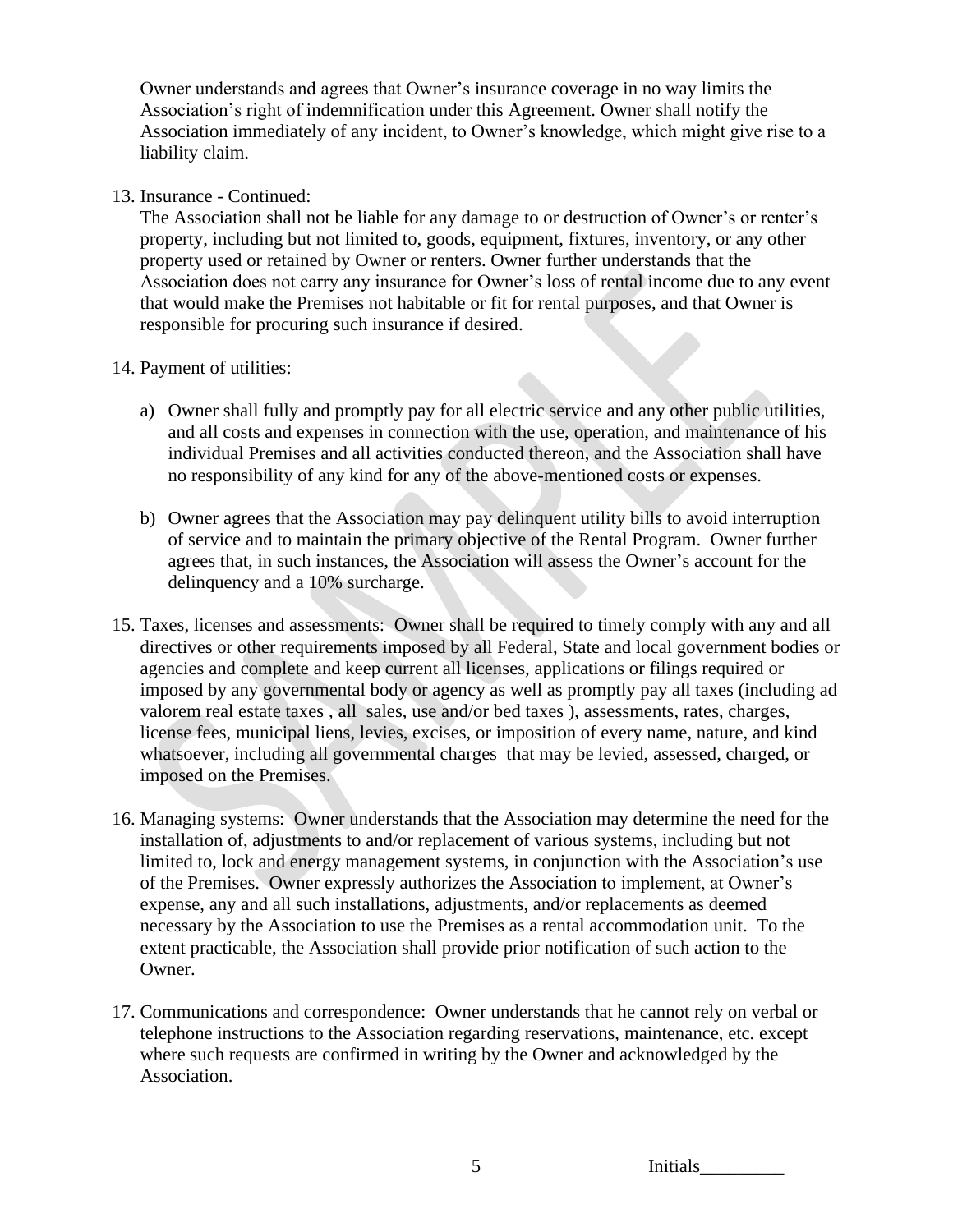#### 18. Sale of Premises:

- a) Owner agrees to notify the Association in writing when the Premises are offered for sale.
- b) Owner must complete an Authorization to Release Information and Show Unit form authorizing the Association to release information and allow access to the unit.
- 19. Owner understands and agrees to advise all sales personnel that they must apply and sign for keys to the Premises at the Association and that the Association shall have complete control of the issuance of such keys. The scheduling of "Open Houses" must be coordinated with the Association.
- 20. Owner shall make the sale subject to all confirmed advance reservations held by the Association as of the date of the proposed sale. Owner shall also obtain the written agreement of any purchaser that all confirmed advanced reservations for the Premises existing as of the date of the sale will be honored.
- 21. Termination:
	- a. This Agreement shall continue in effect as described in the section entitled "Term" on page one or until terminated by either party with ninety (90) days' written notice.
	- b. Upon the effective date of termination of this Agreement, Owner shall surrender and the Association shall remove from the Premises any Association property being used or kept within the Premises, including, but not limited to, bed linens and bath towels.
	- c. If this Agreement is terminated for any reason, the Association may in its sole discretion honor all confirmed advanced reservations held by the Association as of the effective date of the termination, which in such case shall be honored by Owner. Upon the effective date of such termination, the Association shall not accept any reservations for the Premises and the Association shall use reasonable efforts to relocate rental reservations from the Premises to other Premises under the rental management of the Association.
	- d. Owners who withdraw from the Rental Program may not rejoin the Program and place the Premises in the Association Rental Program within a period of six (6) months following the effective date of termination of the Agreement. However, the Association, in its sole discretion, may waive the six (6) month moratorium period and readmit Owner's Premises into the Association Rental Program subject to an inspection of the Premises and satisfactory compliance with all required property standards under the Agreement.

### **JOINT RESPONSIBLITIES CONCERNING OWNER USAGE, COMPLIMENTARY USAGE, OWNER-GENERATED RENTALS, ETC.**

- 1. Owner agrees to make unit available for rental no less than 51% of each calendar year.
- 2. Owner agrees to minimum length of stay requirements as set by the Association which may include rentals of less than one week.

| 6 | Initials |
|---|----------|
|   |          |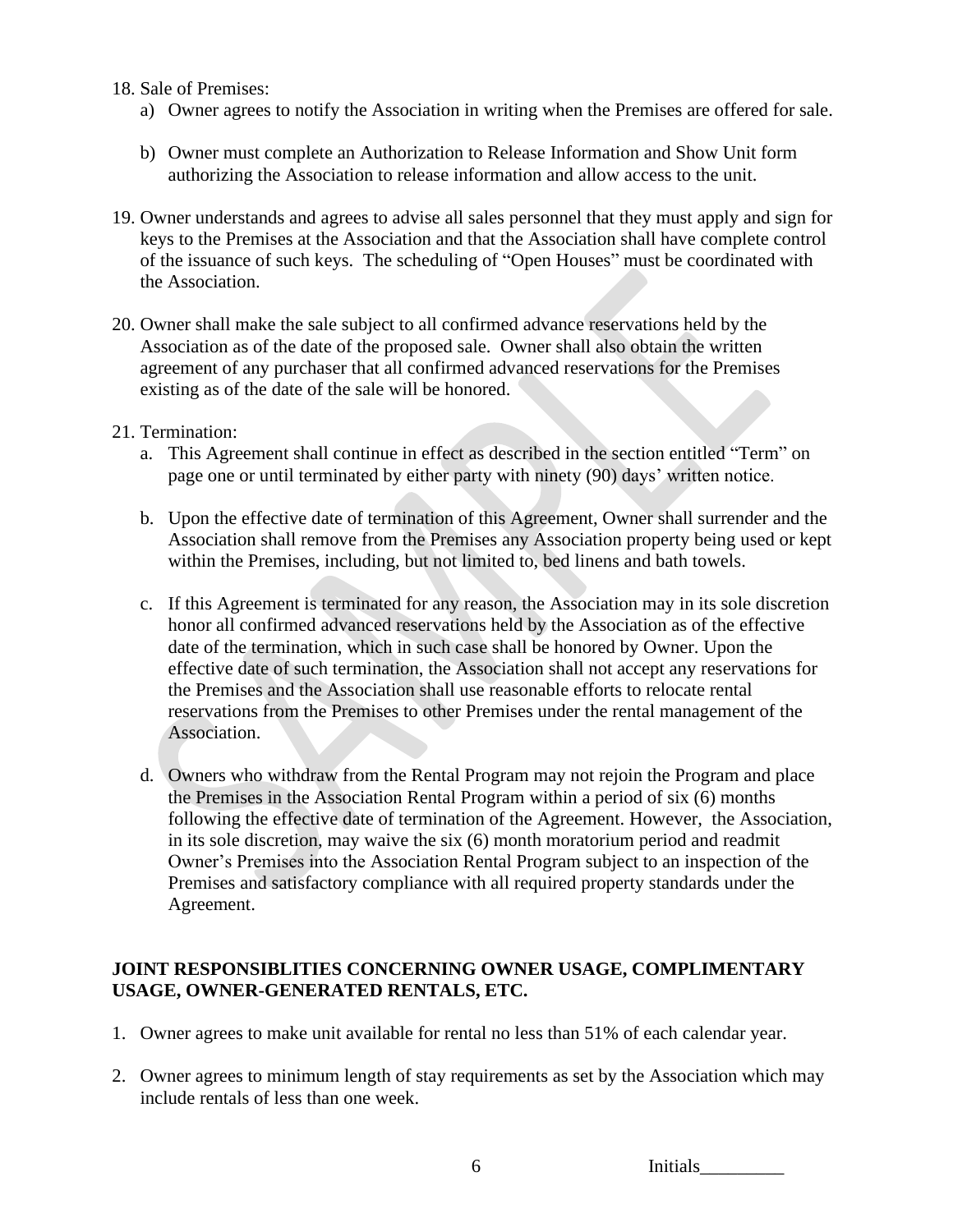- 3. The Association will assume that an Owner's unit is available for rental for a period of up to 12 months ahead from any given point in time, as long as the Owner has not reserved specific dates for his own use or complimentary use. (This is a rolling 12-month period counted from any date forward).
- 4. The Association will contact the Owner in writing each year, requesting the Owner to specify dates during which the Premises will be unavailable for rental by the Association for the subsequent 12-month period.
- 5. Owners may generate rentals for themselves and/or other owners. All such rental arrangements (including collection of deposits, rents, etc.) **must** be made through the Association in the normal manner for making rental arrangements.
- 6. Owners may use, offer complimentary use, or secure last-minute rentals at any time the unit is not rented. All such uses of the Premises **must** be arranged through the Association in the normal manner for making rental arrangements.
	- a) Rates for such rentals (if not complimentary) shall be at least 90% of the published rate.
	- b) An Owner may offer his unit to guests without payment of rent or incurring the rental expense recovery fee.
	- c) All uses, whether or not complimentary, incur an amenity fee expense and linen and cleaning fees, except that an Owner's use of his own unit will not incur the amenity fee expense.
	- d) Owners who allow complimentary usage of their units may accept small tokens of appreciation for such usage. In the event that a thing(s) of substantial value or money is received, including bartered goods and services, one of which might be reciprocal usage of facilities at Sanibel Moorings or anywhere else, the owner will be required to pay a fee to the Association equal to 25% of the published rental rate.
	- e) After such guest departs, the Association may, at its sole discretion, inspect the unit to ensure it has been properly cleaned, and is in appropriate condition for subsequent rental.
- 7. Finders Fee: The Association will compensate any owner 10% of the Gross rental received (not including sales tax) for referring a new renter to stay at Sanibel Moorings, whether the renter stays in the owner's unit or any other.
- 8. Owner agrees not to enter the Premises or to permit any person to enter the Premises other than during confirmed times of occupancy by Owner, without prior notification to and coordination with the Association.

7 Initials\_\_\_\_\_\_\_\_\_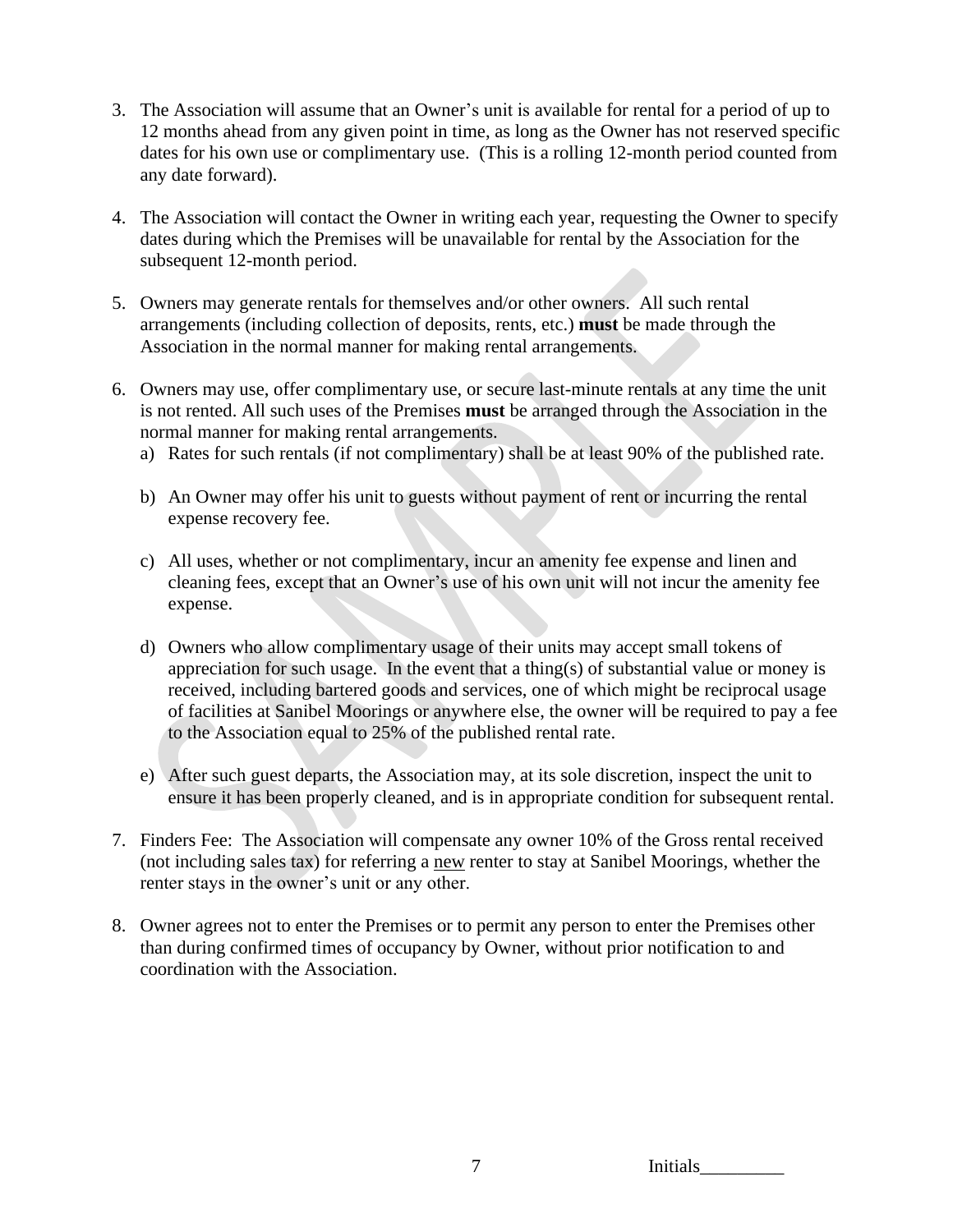### **WARRANTS**

1. Notices: Written notice mailed or delivered to the Association shall constitute sufficient notice to the Association and written notice mailed or delivered to the designated address of designated primary Owner contact shall constitute sufficient notice to Owner. Communication by email or other electronic means shall NOT be considered sufficient notice.

| By Owner to:                     | Sanibel Moorings Condominium Association<br>Post Office Box 899<br>Sanibel, Florida 33957 |
|----------------------------------|-------------------------------------------------------------------------------------------|
| By Association to:               | (Designated as primary Owner contact)                                                     |
| Social Security # or<br>Tax I.D. |                                                                                           |
| Address:                         |                                                                                           |
|                                  |                                                                                           |
| Home Telephone:                  |                                                                                           |
| <b>Business Telephone:</b>       |                                                                                           |
| E-mail Address:                  |                                                                                           |

- 2. Rental payments and charges: Owner agrees to accept all applicable revenues resulting from the rental of the Premises in accordance with the provisions of this agreement. Owner voluntarily agrees to pay Owner's fair share of common expenses (on a cost/benefit basis as determined by the expense recovery method), plus specific charges that may apply to the Owner's unit, which may include but not be limited to the following:
	- Maid and Linen fees for all owner and guest reservations.
	- Rental Expense Recovery fee
	- A clean up charge for restoration of Premises to rental condition after occupancy by Owner, his personal guests(s), or other non-rental use of Premises.
	- Amenity fee charged for all guest reservations, including owner-generated reservations.
	- Annual deep cleaning charges.
	- Maintenance charge for ordinary maintenance that can be performed by Association's staff and in accordance with dollar limits previously specified within the section of this Agreement entitled "Duties and Responsibilities of Association and Owner."
	- Cable television fees (rental units must have cable TV).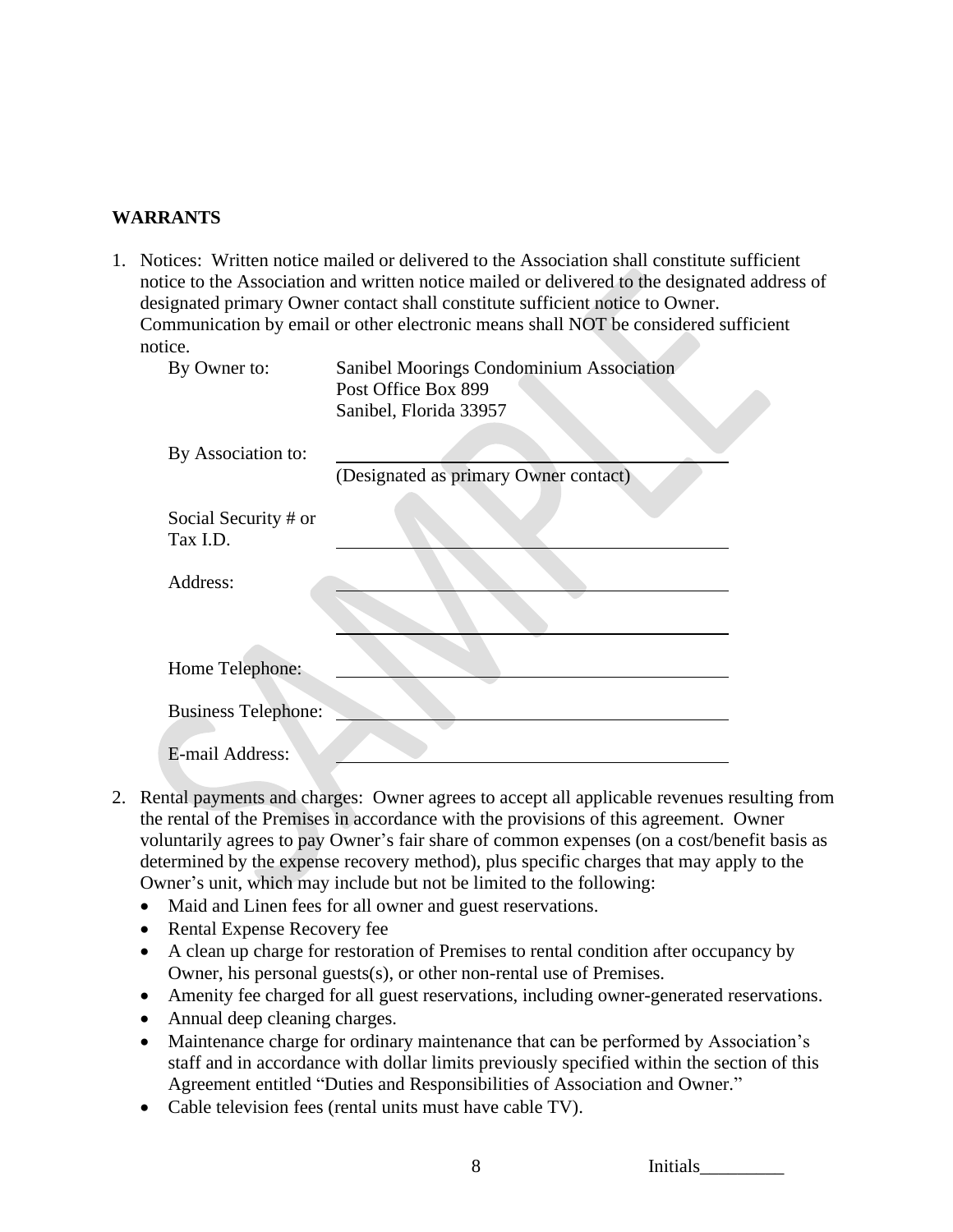- Pet fees and/or extermination charges incurred after use of the Premises by Owner or owner's guest(s) when pets have occupied the Premises.
- Inventory charge incurred when the Association prepares, at Owner's request, an inventory of furnishings and equipment items.

## **PREMISES**

- 1. Assignment and Sublease. Except as noted previously, Owner shall not assign this agreement, or any interest herein, and shall not sublet the Premises or any part thereof, or any right or privileges appurtenant thereto, without the prior written consent of the Association. Any such assignment or subletting without such consent shall be null and void and shall, at the option of the Association, terminate this agreement.
- 2. Attorney Fees. If any civil action, arbitration or other legal proceeding is brought for the enforcement of this Agreement, or because of an alleged dispute, breach, default or misrepresentation in connection with any provision of this Agreement, the successful or prevailing party shall be entitled to reasonable attorney fees, court costs and all expenses, even if not taxable as court costs (including, without limitation, all such fees, taxes, costs and expenses incident to arbitration, appellate, bankruptcy and post-judgment proceedings), incurred in that civil action, arbitration, or legal proceeding, in addition to any other relief to which such party or parties may be entitled. Attorney fees shall include, without limitation, paralegal fees, investigative fees, administrative costs, and all other charges billed by the attorney or prevailing party.
- 3. Governing Law and Venue. This Agreement shall be governed by and constructed in accordance with the laws of the State of Florida. Any action brought by either party against the other arising out of this Agreement, or to enforce this Agreement, shall be brought in Lee County, Florida.
- 4. Indemnification of Association. Owner, individually and on behalf of its heirs, successors, assigns and personal representatives, hereby waives, releases, and forever discharges the Association, along with its agents, employees, officers, directors, and representatives all in their official and individual capacities ("Association") from any and all liability whatsoever for any and all damages, losses, or injuries, including death, that Owner or an occupant of Owner's Unit ("Occupant") sustains to Owner or Occupant's person or property or both ("Losses"), including but not limited to any claims, demands, actions, causes of action, judgments, damages, expenses, and costs, including attorney's fees, which arise out of, result from, occur during, or are connected in any manner with the acts and omissions of the Owner or the Owner/Occupant's use of Owner's Unit, except for such Losses as may be caused by the gross negligence or willful misconduct of the Association along with its agents, employees, officers, directors, and representatives (in their official and individual capacities). Owner hereby agrees to indemnify and hold the Association harmless from and against any Losses which arise out of, result from, occur during, or are connected in any manner with the acts and omissions of the Owner or Owner/Occupant's use of Owner's Unit, except for such Losses as may be caused by the gross negligence or willful misconduct of the Association

9 Initials\_\_\_\_\_\_\_\_\_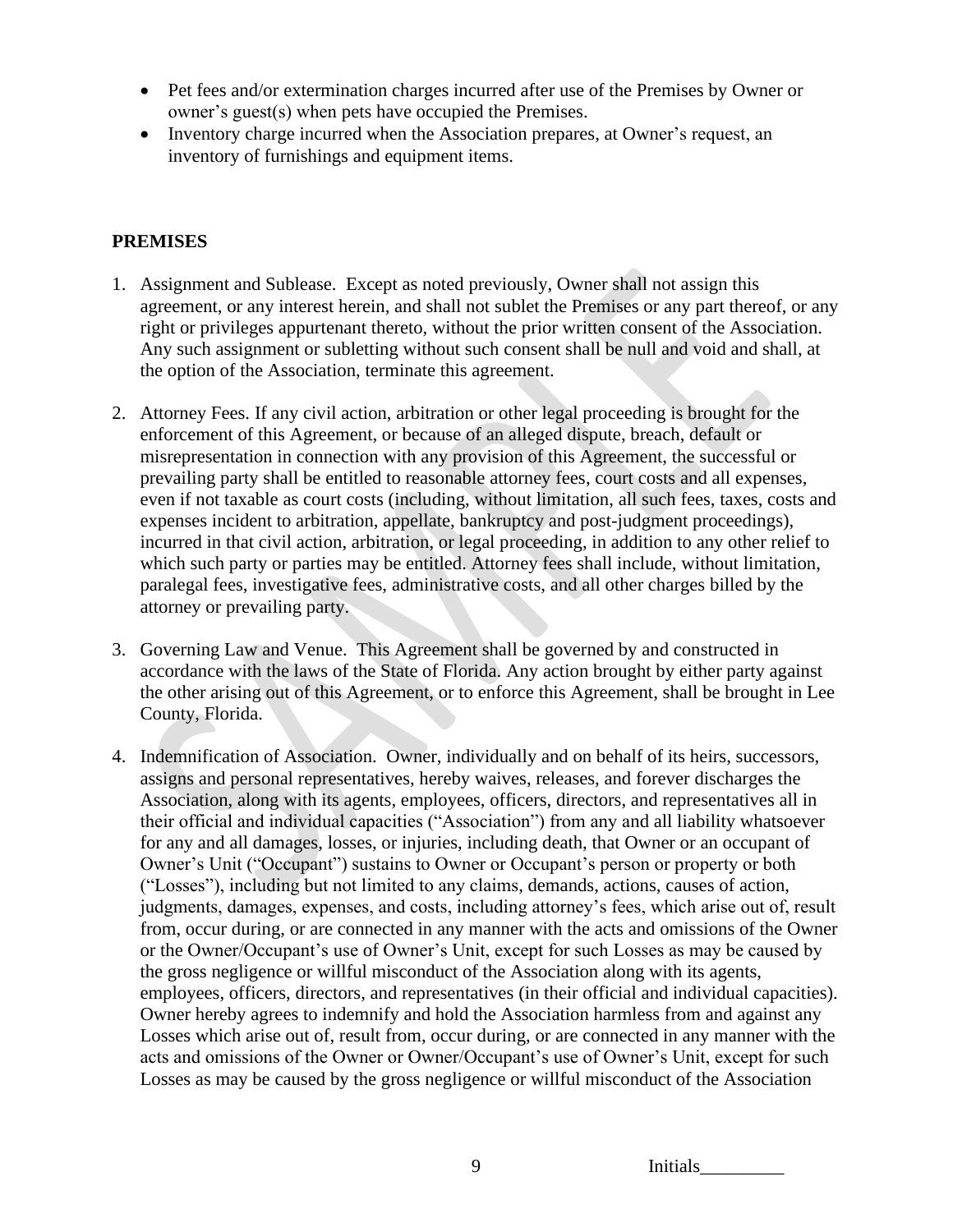along with its agents, employees, officers, directors, and representatives (in their official and individual capacities).

## **MISCELLANEOUS PROVISIONS**

- 1. Setoff. The Owner acknowledges and agrees that in the event that the Association properly incurs any charge, fee, cost, or expense as permitted in this Agreement, the Association shall have the right to charge all such amounts to the Owner, and deduct such expenditures until fully paid from the current and/or following monthly rental proceeds of the Premises payable to Owner.
- 2. Remedies Cumulative. All rights and remedies provided in this Agreement are cumulative and not exclusive of any other rights or remedies that may be available to the parties, whether provided by law, equity, statute, or otherwise. In addition to all other remedies permitted in this Agreement, upon breach by the Owner of any provision contained in this Agreement, the Association shall have the right to suspend its services with respect to the Premises until such breach shall have been cured or otherwise terminate this Agreement.
- 3. Severability. In the event any provision of this Agreement, or any portion of any provision of this Agreement, shall for any reason be held to be invalid in a court of competent jurisdiction, the same shall not terminate or otherwise modify the remaining portions of this Agreement, which shall remain in full force and effect by and between the parties hereto.
- 4. Non-Waiver Provisions. No waiver of any condition or covenant of this Agreement or failure to exercise remedy by either of the parties hereto shall be considered to imply or constitute a waiver of such condition or covenant in the future.
- 5. Complete Agreement. All negotiations, considerations, representations and understandings between the parties are incorporated herein and may be modified or altered only by agreement in writing between the parties, and under no circumstances shall any oral or verbal representation of either party alter, amend, or modify the terms and/or provisions of this Agreement.
- 6. Agreement Binding on Successors. The covenants, agreements, and obligations herein contained shall extend to, bind, and inure to the benefit not only of the parties hereto, but their respective personal representatives, heirs, successors and assigns.

| Signed: |       |  |  |
|---------|-------|--|--|
|         | Date: |  |  |
|         |       |  |  |
|         | Date: |  |  |

| 10<br>Initials |  |
|----------------|--|
|----------------|--|